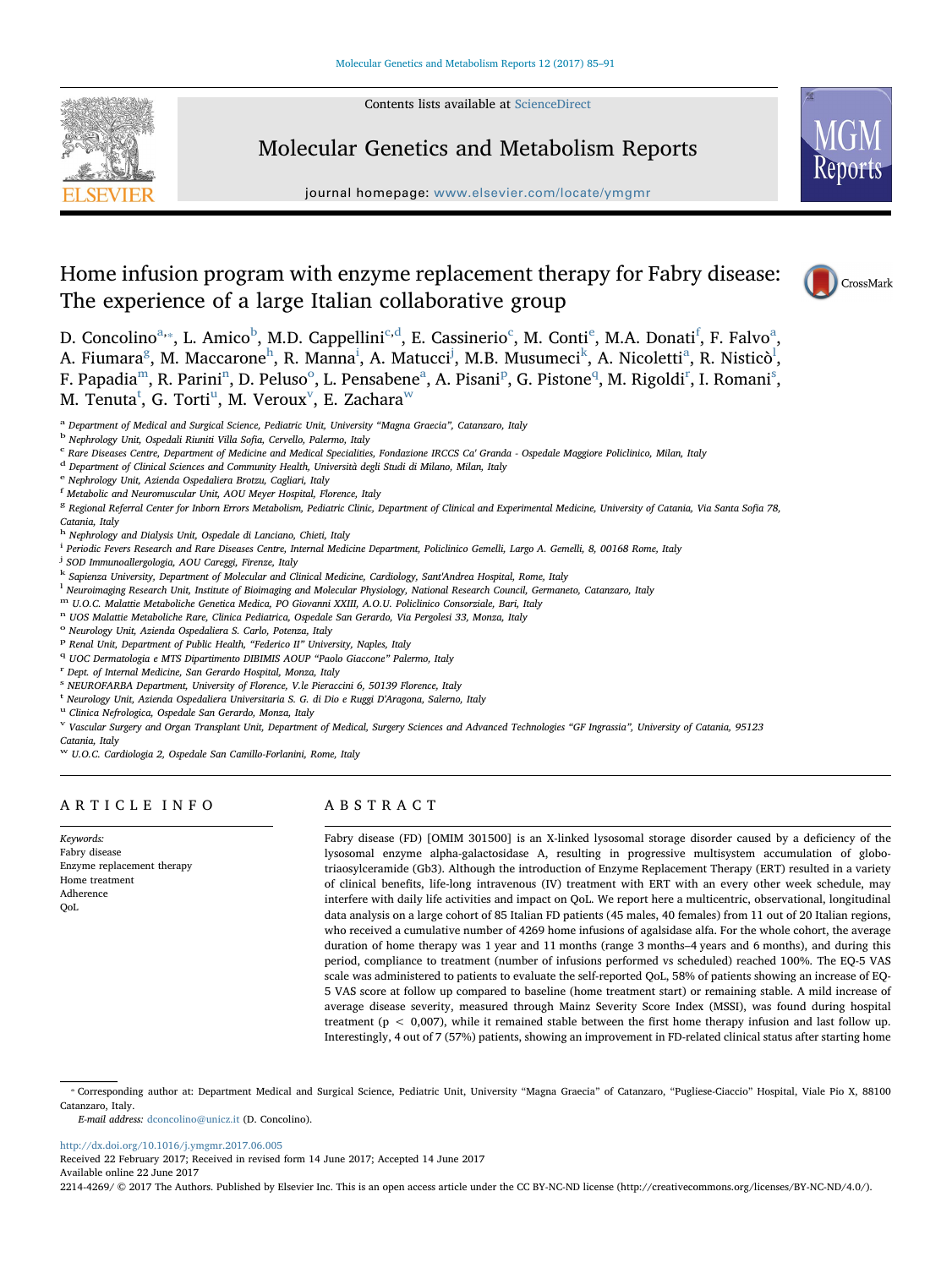therapy, had previously a sub-optimal compliance to treatment during the period of hospital treatment management. Only 4 adverse non serious reactions (0,093%) were reported totally in 2 patients during home treatment.

We conclude that home infusions in eligible patients with FD are safe, contribute to improve treatment compliance and therapeutic clinical outcomes, and may have a positive impact on self-perceived QoL.

# 1. Introduction

Fabry disease (FD) [OMIM 301500] is an X-linked lysosomal storage disorder caused by a deficiency of the lysosomal enzyme alpha-galactosidase A [E.C.3.2.1.22], resulting in progressive accumulation of globotriaosylceramide (Gb3) and related glycosphingolipids (galabiosylceramide) in lysosomes within tissues and organs throughout the body. Reported incidence, ranging from 1 in 476,000 to 1 in 117,000  $[1,2]$  in the general population, may underestimate the true prevalence: newborn screening initiatives have found a prevalence of the disease as high as 1 in  $\sim$  3100 newborns in Italy [\[3\]](#page-5-1). Due to the X-linked inheritance, the disease primarily affects males, but females can be affected as well [\[4](#page-5-2)–7] and both sexes can display symptoms during childhood [8–[12\].](#page-5-3) The most frequent symptoms complained by pediatric patients with FD are episodes of recurrent pain in hands and feet (acroparesthesias), and gastrointestinal symptoms (mainly abdominal pain and diarrhea), manifestations that interfere with child's well-being and school performance and have a severe impact on quality of life (QoL) [\[8,12,13\].](#page-5-3) With age, progressive damage to vital organ systems develops in both genders [\[14\]](#page-5-4), leading to multi-organ failure and even more reducing QoL [\[13\]](#page-5-5) although the clinical expression of the disease has a wide inter- and intra-familial variability [\[15\].](#page-5-6) Additionally, endstage renal disease and life-threatening cardiovascular or cerebrovascular complications limit life-expectancy [\[16,17\]](#page-5-7).

The introduction of Enzyme Replacement Therapy (ERT), available since 2001, as a specific therapeutic option for patients with FD, resulted in a variety of clinical benefits including improved renal pathology and cardiac function, reduced severity of neuropathic pain and improved pain-related QoL as well as significantly improved life-expectancy [\[18,19\]](#page-6-0). In order to monitor disease progression and patients' response to ERT, Mainz Severity Score Index (MSSI) has been developed as a clinical scoring-system specific for FD, which reflects disease's severity and it has been validated as a sensitive tool to allow monitoring treatment response in individual patients [\[22\]](#page-6-1).

Despite the encouraging clinical outcomes achieved with ERT, a lifelong intravenous (IV) treatment with an every other week schedule, may interfere with daily life activities and negatively impact on QoL. The availability of a home treatment option for patients with FD, resulted in a safe and practicable way to improve patient experience and reduced the "burden of treatment". In addition, home treatment is associated with improved adherence to treatment and with a significant and positive impact on QoL [\[20,21\].](#page-6-2)

On the basis of our five year experience with home treatment for FD, we first aimed at assessing the impact of home therapy with agalsidase alfa on improvement in QoL in a large cohort of Italian patients with FD, in comparison with standard hospital-based ERT. The second objective was to evaluate if the benefit of home therapy could positively influence the clinical progression of FD as calculated by MSSI, and if higher levels of compliance with home-treatment than hospital-based ERT could contribute to the stabilization in MSSI score, thus reflecting an additional positive effect on the progression of the disease.

#### 2. Patients and methods

### 2.1. Fabry@Home program

The Home Therapy program, called Fabry@Home, involves a professional team consisting of a treating physician and a registered nurse. The nurse visits patients with FD every 2 weeks to perform the infusion of agalsidase alfa at the in-label dosage of 0,2 mg/kg in 40 min, according to drug indication and SmPc. The nurse is responsible for checking drug vial condition before administration, recording details of administered vials (number of vials and batch numbers), controlling for vital signs before and after administration and any adverse reactions during and after infusions. The nurse remains at the patient's side until the infusion is completed and post-infusion vital signs are recorded. The nurse dedicated to the infusion of agalsidase alfa is in real-time remote contact with the physician of the team who is immediately notified in case of an adverse event. This is in order to warrant that any adverse event during the infusion is timely and properly addressed. Patients who underwent any adverse reaction have been subsequently evaluated for a premedication treatment with antihistaminics and/or corticosteroids before the following infusions, in accordance with the treating physician of the Fabry clinic who is charge of periodically following the patient up in order to monitor the progression of disease, response to treatment and safety.

To be eligible to enter the Home Therapy program, each patient is required to fulfill the following criteria:

- At least eight ERT infusions for FD, at least three of which with agalsidase alfa, at his local Fabry clinic or infusion center;
- -Stable clinical conditions (no deteriorating target organ damage, i.e. renal, cardiovascular, cerebrovascular damage);
- No evidence of adverse reactions to ERT reported during the last four infusions.
- Each patient has to sign an informed consent before joining the home infusion program.

## 2.2. Patients and data collection

Patients with FD who have been treated with agalsidase alfa in the home therapy program for a period of at least 3 months were enrolled in the study. June 2013 has been chosen as a cut off time for the data collection and analysis.

All patients enrolled in the study gave informed consent and the study was approved by the local Ethical Committee.

In order to evaluate the self-reported QoL and health-related status, the EQ visual analogue scale (VAS) of the EQ-5 questionnaire was administered to each patient at the time of entering the home therapy program (before the first home infusion) and prospectively at the last follow up during the home treatment. The EQ VAS records the respondent's self-rated health on a vertical, visual analogue scale where the endpoints are labelled "Best imaginable health state" (100) and "Worst imaginable health state" (0). This information can be used as a quantitative measure of health outcome as judged by the individual respondents.

In addition, on the basis of the information contained in medical records, MSSI was retrospectively calculated for each patient at the time of the diagnosis, at the time of entering the home therapy program and at the last follow up with the aim of assessing clinical conditions and response to treatment. MSSI was published in 2004 for use in patients with Fabry disease [\[22\]](#page-6-1) and is composed of four sections that cover the general, neurological, cardiovascular and renal signs and symptoms of FD. Each section includes a group of signs and symptoms that are associated with FD, and these are weighted according to their contribution to the morbidity of the disease. MSSI was associated to a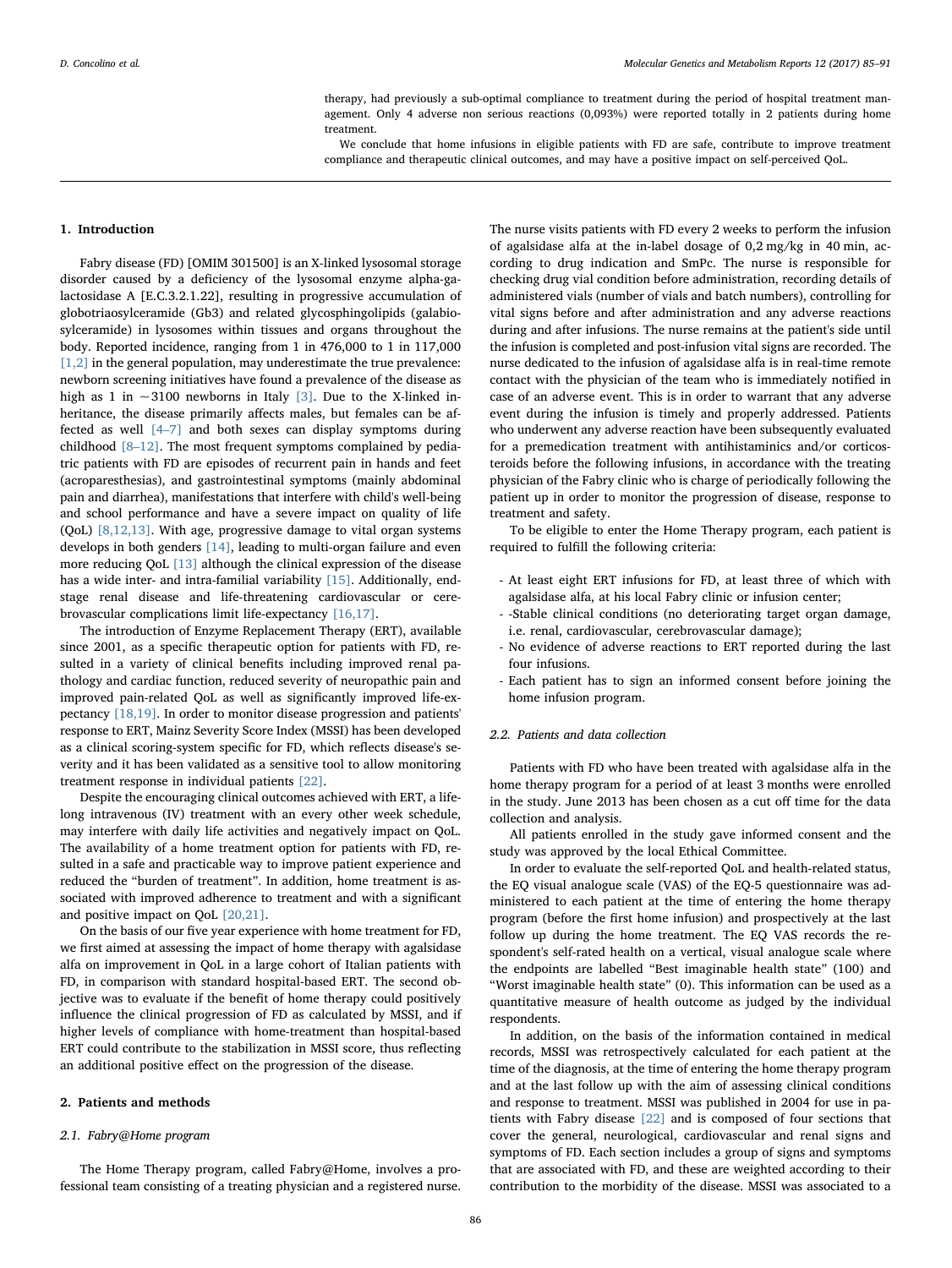|       | characteristics of patients |  |
|-------|-----------------------------|--|
| Lable | aseline                     |  |

<span id="page-2-0"></span>

| Renal involvement $\mathbb{Y}/\mathbb{N}$ |                                                                                             |               |  |  |  |  |              |              |                |                 |               |                |               |                 |  |  |  |  |  |  |                                                                                                |  |  |  |  |     |  |                 |               | $\rightarrow$ | $\rightarrow$ | Z >            | ↣                           |                                   | (continued on next page)<br>$\mathbf{z}$ |  |
|-------------------------------------------|---------------------------------------------------------------------------------------------|---------------|--|--|--|--|--------------|--------------|----------------|-----------------|---------------|----------------|---------------|-----------------|--|--|--|--|--|--|------------------------------------------------------------------------------------------------|--|--|--|--|-----|--|-----------------|---------------|---------------|---------------|----------------|-----------------------------|-----------------------------------|------------------------------------------|--|
|                                           |                                                                                             |               |  |  |  |  |              |              |                |                 |               |                |               |                 |  |  |  |  |  |  |                                                                                                |  |  |  |  |     |  |                 |               |               |               |                |                             |                                   |                                          |  |
| Cardiac involvement $_{\rm Y/N}$          |                                                                                             |               |  |  |  |  |              |              |                |                 |               |                |               |                 |  |  |  |  |  |  |                                                                                                |  |  |  |  |     |  |                 |               |               |               |                |                             |                                   |                                          |  |
|                                           | $\succ$ $\succ$                                                                             | $\rightarrow$ |  |  |  |  |              |              |                |                 |               |                |               |                 |  |  |  |  |  |  | Z Z > > Z > > Z Z Z > Z Z Z > Z Z > > > > > > > Z Z Z > > Z Z Z > > > Z Z > > Z Z Z >          |  |  |  |  |     |  |                 |               | ↣             | ≻             |                |                             |                                   |                                          |  |
| TIA/stroke $\mathbf{Y}/\mathbf{N}$        |                                                                                             |               |  |  |  |  |              |              |                |                 |               |                |               |                 |  |  |  |  |  |  |                                                                                                |  |  |  |  |     |  |                 |               |               |               |                |                             |                                   |                                          |  |
| Dizziness ${\rm Y/N}$                     |                                                                                             |               |  |  |  |  |              |              |                |                 |               |                |               |                 |  |  |  |  |  |  |                                                                                                |  |  |  |  |     |  |                 |               |               |               |                |                             |                                   |                                          |  |
|                                           |                                                                                             |               |  |  |  |  |              |              |                |                 |               |                |               |                 |  |  |  |  |  |  |                                                                                                |  |  |  |  |     |  |                 |               |               |               |                |                             |                                   |                                          |  |
| Pain ${\it Y/N}$                          | > Z > Z Z Z Z Z > Z Z Z Z Z Z Z Z > > > Z Z > > > Z Z > > Z Z Z > > Z Z Z > > Z > > > > Z Z |               |  |  |  |  |              |              |                |                 |               |                |               |                 |  |  |  |  |  |  |                                                                                                |  |  |  |  |     |  |                 |               |               |               |                | $>$ $>$ $Z$ $Z$ $>$ $Z$ $Z$ |                                   |                                          |  |
|                                           |                                                                                             |               |  |  |  |  |              |              |                |                 |               |                |               |                 |  |  |  |  |  |  |                                                                                                |  |  |  |  |     |  |                 |               |               |               |                |                             |                                   |                                          |  |
| Acroparesthesia Y/N                       |                                                                                             |               |  |  |  |  |              |              |                |                 |               |                |               |                 |  |  |  |  |  |  |                                                                                                |  |  |  |  |     |  |                 |               |               |               |                |                             |                                   |                                          |  |
|                                           | $\rightarrow$ $\rightarrow$                                                                 |               |  |  |  |  |              |              |                |                 |               |                |               |                 |  |  |  |  |  |  |                                                                                                |  |  |  |  | Z > |  | $>$ $>$ $Z$ $>$ |               | $\rightarrow$ |               | $Z Z \succ$    | ↣                           |                                   |                                          |  |
|                                           |                                                                                             |               |  |  |  |  |              |              |                |                 |               |                |               |                 |  |  |  |  |  |  |                                                                                                |  |  |  |  |     |  |                 |               |               |               |                |                             |                                   |                                          |  |
| Hypohidrosis Y/N                          |                                                                                             |               |  |  |  |  |              |              |                |                 |               |                |               |                 |  |  |  |  |  |  |                                                                                                |  |  |  |  |     |  |                 |               |               |               |                |                             |                                   |                                          |  |
|                                           | $\rightarrow$ $\rightarrow$                                                                 |               |  |  |  |  |              |              |                |                 |               |                |               |                 |  |  |  |  |  |  | >> Z Z Z > Z Z Z > Z Z > > > Z Z Z Z > > > Z > > Z Z > > Z Z Z > > Z Z Z > > Z Z > > Z Z > > > |  |  |  |  |     |  |                 |               |               |               |                |                             | $\triangleright$ $\triangleright$ |                                          |  |
| symptoms                                  |                                                                                             |               |  |  |  |  |              |              |                |                 |               |                |               |                 |  |  |  |  |  |  |                                                                                                |  |  |  |  |     |  |                 |               |               |               |                |                             |                                   |                                          |  |
|                                           |                                                                                             |               |  |  |  |  |              |              |                |                 |               |                |               |                 |  |  |  |  |  |  |                                                                                                |  |  |  |  |     |  |                 |               |               |               |                |                             |                                   |                                          |  |
| Gastro<br>intestinal s $_{\rm Y/N}$       |                                                                                             |               |  |  |  |  |              |              |                |                 |               |                |               |                 |  |  |  |  |  |  |                                                                                                |  |  |  |  |     |  |                 |               |               |               |                |                             |                                   |                                          |  |
|                                           | Z >                                                                                         |               |  |  |  |  |              |              |                |                 |               |                |               |                 |  |  |  |  |  |  |                                                                                                |  |  |  |  |     |  |                 |               |               |               |                |                             |                                   |                                          |  |
|                                           |                                                                                             |               |  |  |  |  |              |              |                |                 |               |                |               |                 |  |  |  |  |  |  |                                                                                                |  |  |  |  |     |  |                 |               |               |               |                |                             |                                   |                                          |  |
| Comea verticillata $_{\rm Y/N}$           |                                                                                             |               |  |  |  |  |              |              |                |                 |               |                |               |                 |  |  |  |  |  |  |                                                                                                |  |  |  |  |     |  |                 |               |               |               |                |                             |                                   |                                          |  |
|                                           |                                                                                             |               |  |  |  |  |              |              |                |                 |               |                |               |                 |  |  |  |  |  |  |                                                                                                |  |  |  |  |     |  |                 |               |               |               |                |                             |                                   |                                          |  |
| Angiokeratomas $\rm Y/N$                  |                                                                                             |               |  |  |  |  |              |              |                |                 |               |                |               |                 |  |  |  |  |  |  |                                                                                                |  |  |  |  |     |  |                 |               |               |               |                |                             |                                   |                                          |  |
|                                           |                                                                                             |               |  |  |  |  |              |              |                |                 |               |                |               |                 |  |  |  |  |  |  |                                                                                                |  |  |  |  |     |  |                 |               |               |               |                |                             |                                   |                                          |  |
|                                           |                                                                                             |               |  |  |  |  |              |              |                |                 |               |                |               |                 |  |  |  |  |  |  |                                                                                                |  |  |  |  |     |  |                 |               |               |               |                |                             |                                   |                                          |  |
| Age (years)                               |                                                                                             |               |  |  |  |  |              |              |                |                 |               |                |               |                 |  |  |  |  |  |  |                                                                                                |  |  |  |  |     |  |                 |               |               |               |                |                             |                                   |                                          |  |
|                                           |                                                                                             |               |  |  |  |  |              |              |                |                 |               |                |               |                 |  |  |  |  |  |  |                                                                                                |  |  |  |  |     |  |                 |               |               |               |                |                             |                                   |                                          |  |
| Sex                                       |                                                                                             |               |  |  |  |  |              |              |                |                 |               |                |               |                 |  |  |  |  |  |  |                                                                                                |  |  |  |  |     |  |                 |               |               |               | $\overline{ }$ | E E E 4                     |                                   |                                          |  |
|                                           | HN M T H O N W D A H                                                                        |               |  |  |  |  | $\mathbf{r}$ | $\mathbf{r}$ | $\overline{1}$ | $\overline{15}$ | $\frac{6}{2}$ | $\overline{1}$ | $\frac{8}{2}$ | $\overline{19}$ |  |  |  |  |  |  |                                                                                                |  |  |  |  |     |  |                 | $\frac{8}{4}$ |               |               |                | 7998588                     |                                   |                                          |  |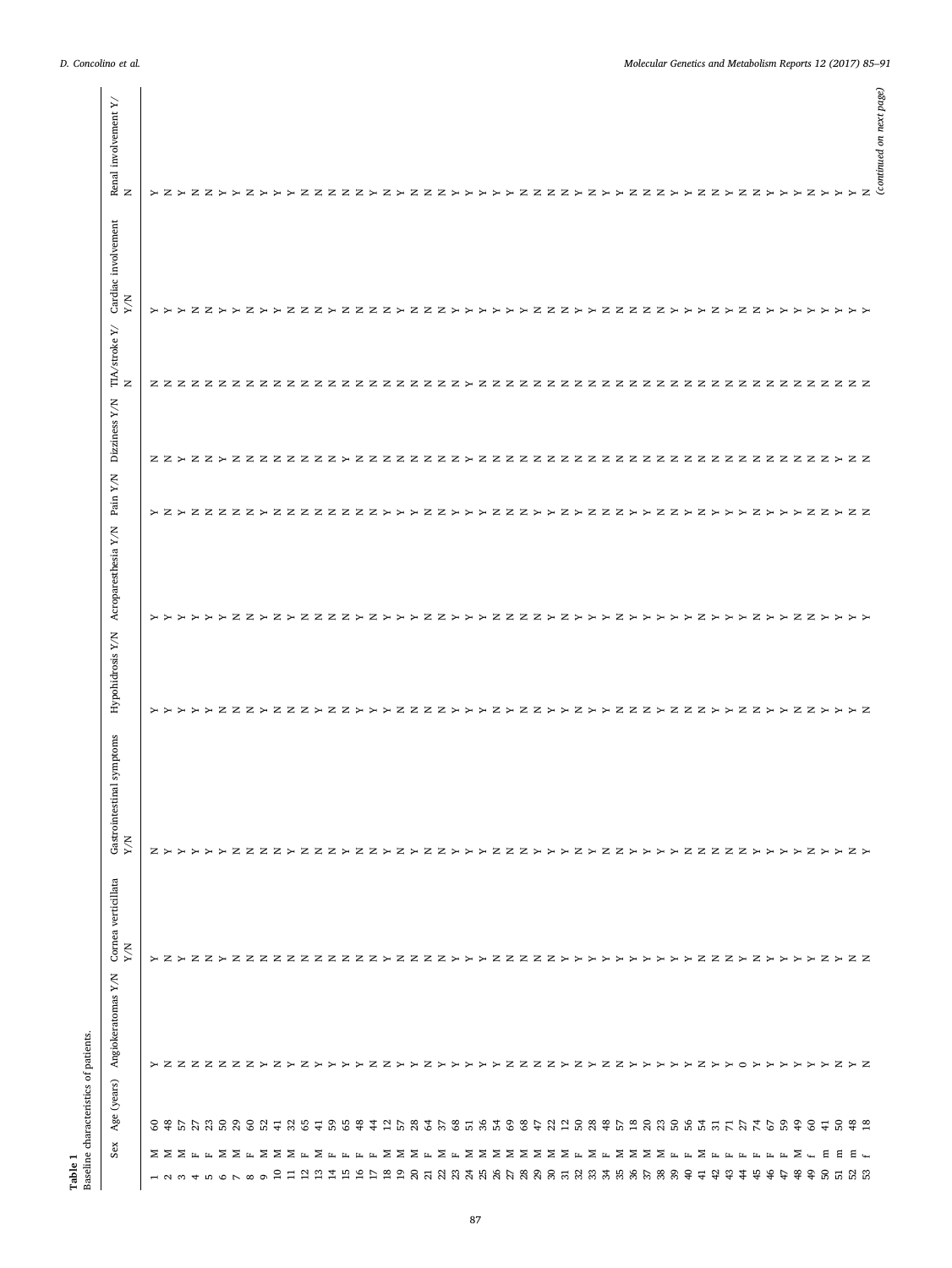| Sex                                   |                                                                                               | Age (years) Angiokeratomas Y/N | Comea verticillata<br><b>N/A</b> | Gastrointestinal symptoms<br>$_{\rm YN}$ |              | Hypohidrosis Y/N Acroparesthesia Y/N Pain Y/N Dizziness Y/N |              |                      | TIA/stroke $\mathbf{Y}/% \mathbf{Z}$<br>$\mathbf{z}$ | Cardiac involvement<br>$\mathbf{X}/\mathbf{X}$ | Renal involvement Y/<br>$\simeq$ |
|---------------------------------------|-----------------------------------------------------------------------------------------------|--------------------------------|----------------------------------|------------------------------------------|--------------|-------------------------------------------------------------|--------------|----------------------|------------------------------------------------------|------------------------------------------------|----------------------------------|
|                                       |                                                                                               |                                |                                  |                                          |              |                                                             | ↣            |                      |                                                      | z                                              |                                  |
| <b>44 E 4 E 4 E 4 E</b>               | け ア れ の 以 わ か な 社 な は や な は に え い い い だ と に だ い も か の な の い い れ と の み か み の の の な か の の の の ま | Z Z > Z >                      | Z>>ZZZZ>ZZ>Z>Z>Z>Z>Z>>>>>>>ZZz>Z | ZZ>Z>>Z>Z>ZZ>>>                          | zz           | z                                                           | z            | <b>Z Z Z Z Z Z Z</b> | Z Z Z                                                |                                                |                                  |
|                                       |                                                                                               |                                |                                  |                                          | $\mathbf{z}$ |                                                             |              |                      |                                                      | z                                              | z                                |
|                                       |                                                                                               |                                |                                  |                                          |              |                                                             |              |                      | $\mathbf{z}$                                         |                                                | z                                |
|                                       |                                                                                               |                                |                                  |                                          |              |                                                             | ۵            |                      |                                                      |                                                | z                                |
|                                       |                                                                                               | Υ                              |                                  |                                          | z            | z                                                           | z            |                      |                                                      |                                                | ↣                                |
|                                       |                                                                                               |                                |                                  |                                          | z            | z                                                           | z            |                      | ZZZZ                                                 |                                                |                                  |
|                                       |                                                                                               | ≻                              |                                  |                                          | z            | z                                                           | z            | $\mathbf{z}$         |                                                      |                                                | z                                |
|                                       |                                                                                               | ↣                              |                                  |                                          |              |                                                             | ⋗            | $\rightarrow$        | $\mathbf{z}$                                         |                                                | ≻                                |
| Ε                                     |                                                                                               | ↣                              |                                  |                                          |              |                                                             |              | z                    | $\mathbf{z}$                                         |                                                |                                  |
|                                       |                                                                                               | Y                              |                                  |                                          |              |                                                             |              | z                    | z                                                    |                                                | ↣                                |
|                                       |                                                                                               |                                |                                  |                                          |              |                                                             |              | z                    | z                                                    | z                                              | z                                |
|                                       |                                                                                               |                                |                                  |                                          |              |                                                             |              | $\mathbf{z}$         | z                                                    | z                                              | z                                |
| $E$ $\leftarrow$ $E$ $E$ $\leftarrow$ |                                                                                               |                                |                                  | z                                        | z            |                                                             | z            | $\mathbb{Z}$         | $\mathbf{z}$                                         | z                                              | z                                |
|                                       |                                                                                               |                                |                                  | $\rightarrow$                            | z            |                                                             | ≻            | $\mathbf{z}$         | $\mathbf{z}$                                         | Y                                              | ↣                                |
|                                       |                                                                                               |                                |                                  | Y                                        | z            | z                                                           | z            | $\mathbf{z}$         |                                                      | z                                              | z                                |
|                                       |                                                                                               |                                |                                  | $\rightarrow$                            | z            |                                                             |              | $\rightarrow$        |                                                      |                                                | z                                |
|                                       |                                                                                               |                                |                                  |                                          |              |                                                             | 5            | $\rightarrow$        |                                                      | ↘                                              | $\rightarrow$                    |
|                                       |                                                                                               |                                |                                  |                                          |              |                                                             | د            | ≻                    |                                                      | ↘                                              | Σ                                |
|                                       |                                                                                               |                                |                                  |                                          |              |                                                             | د            | ↣                    |                                                      | Y                                              | Y                                |
|                                       |                                                                                               |                                |                                  |                                          |              |                                                             | ٠            | ↣                    |                                                      | z                                              | Y                                |
|                                       |                                                                                               | ZZZZX>Z>ZZZZZ>>ZZ>             |                                  | >>ZZ>ZZ>>ZX>                             |              |                                                             |              | Y                    | <b>ZZZZZZZZZZ&gt;</b>                                | z                                              | Y                                |
|                                       |                                                                                               |                                |                                  |                                          |              | z                                                           | z            |                      |                                                      | Y                                              | z                                |
| $\overline{\phantom{a}}$              |                                                                                               |                                |                                  |                                          | z            |                                                             | $\mathbf{z}$ | Z Z Z Z X Z Z Z Z    |                                                      | $\mathbf{z}$                                   | $\mathbf{z}$                     |
| $\overline{\phantom{a}}$              |                                                                                               |                                |                                  |                                          |              |                                                             | $\mathbf{z}$ |                      |                                                      | $\mathbf{z}$                                   | $\mathbf{z}$                     |
| $\overline{\phantom{0}}$              |                                                                                               |                                |                                  |                                          | z            |                                                             | Y            |                      |                                                      | z                                              | z                                |
| $\overline{u}$                        |                                                                                               |                                |                                  |                                          |              |                                                             |              |                      |                                                      |                                                | Y                                |
|                                       |                                                                                               |                                |                                  |                                          |              |                                                             | z z          |                      |                                                      | ↣                                              | z                                |
| 日                                     |                                                                                               |                                | Y                                |                                          |              |                                                             | z            |                      |                                                      | ↣                                              | ↣                                |
| 툐                                     |                                                                                               | $\rightarrow$                  | ↣                                | $\rightarrow$                            |              |                                                             | z            |                      |                                                      | z                                              |                                  |
| Е                                     |                                                                                               |                                | ↣                                |                                          |              |                                                             | z            |                      | ZZZZZZ                                               |                                                |                                  |
| <b>E</b>                              |                                                                                               |                                |                                  |                                          |              |                                                             | $\mathbf{z}$ | Y                    |                                                      | z                                              |                                  |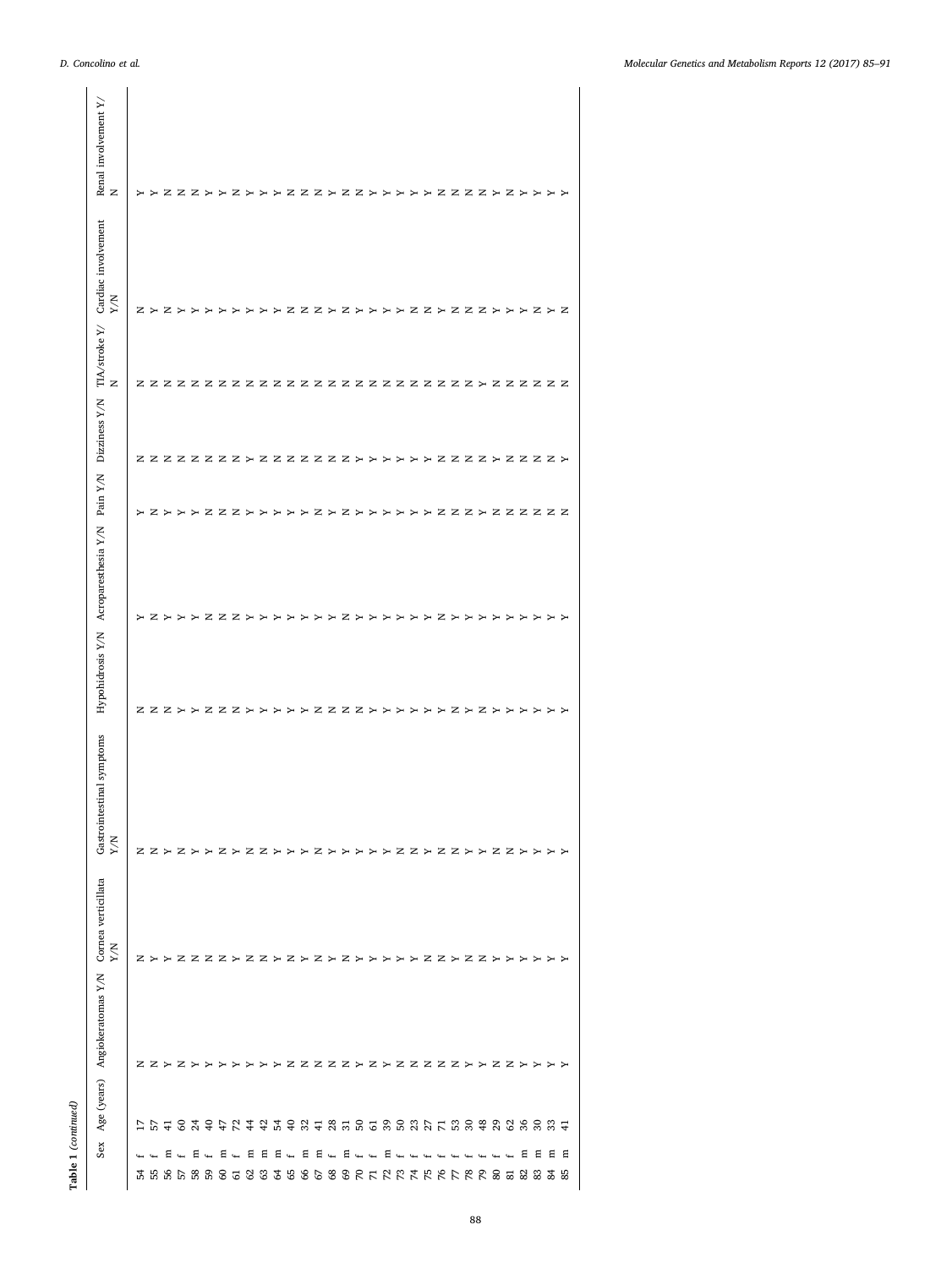Finally, adherence to the infusion schedule during the previous 12 months and the number of requests for leaving the home therapy program raised by patients or treating physicians were assessed as indirect effectiveness indicators of home infusion program. Adherence to treatment was calculated considering a compliance of 95–100% for those patients who missed 0 to 1 infusions, 90–95% for those who missed 2 infusions, 80–90% for those who missed from 3 to 5 infusions,  $\leq 80\%$  for those who missed  $> 5$  infusions compared to the previous year before entering the home therapy program. Data on adherence to treatment during home therapy were compared with those observed during the last six months of hospital treatment, as reported by treating physicians or self-reported by patients at the time of entering the home treatment program. As safety indicators, the number of adverse events reported during the home treatment were considered and compared with that observed during the hospital treatment.

#### 2.3. Statistical analysis

Descriptive statistical analysis was applied. For comparisons, nonparametric tests (Wilcoxon two-sample test, Friedman test) were used as appropriate.  $p < 0.05$  was considered significant.

# 3. Results

Each patient evaluated in the study was home treated for a period of at least 3 months. These 85 patients represent the 35% of the total number of patients treated in Italy with agalsidase alfa at the time of the analysis and originally came from 21 Fabry Clinics across Italy. This cohort was composed of 45 males (53%; mean age: 40.6 years; range 12–69 years) and 40 females (47%; mean age: 48,8 years; range 17–74 years). Five patients (5,8%) entered the home treatment program before the age of 18 (mean 13,6 years; range: 10–16 years). Patients who were enrolled in the home treatment program had started ERT 4 years before (average treatment duration; range 4 months–11 years and 6 months). Seventeen out of 85 patients (20%) started ERT with agalsidase beta and then were switched to agalsidase alfa according to standard clinical practice and treating physician decision without undergoing adverse events. For the whole cohort, the average duration of home treatment was 1 year and 11 months (range 3 months–4 years and 6 months). Ten out of 85 patients (11,7%) abandoned the home treatment program after at least 3 months due to the following reasons: death for incoming acute cardiac complications (3 patients), treating physician decision (4 patients), bureaucratic and administrative issues due to the decision of one Italian region to withdraw the consent for the home patients (2 patients). No patient asked to leave the home treatment program except one showing psychiatric disturbances. The cohort of FD patients treated at home within the program included also 2 pregnant women. One female patient and four male patients underwent kidney transplantation before the beginning of home therapy. A total of 4269 infusions (mean: 50 infusions/ patient; range: 7–118) was performed for the whole cohort during the observation. Seventy-four out of 85 patients (87%) were treated by the same nurse during the whole period of home treatment, while 11 out 85 patients (13%) have been infused by more than one nurse during the observation. The home infusion program was available in 11 out of 20 Italian regions (55%). In [Table 1](#page-2-0) clinical baseline characteristics of the 85 patients are reported.

### 3.1. EQ-5 VAS

To evaluate the self-reported QoL and health related status, the EQ-5 VAS was administered to patients enrolled in the study immediately before initiating home therapy and at last follow up. Complete data regarding EQ-5 VAS was available for 72 out of 85 patients (85%)

(initial and follow up data missing for 1 and 12 patients, respectively). We found no statistically significant difference regarding average selfreported health-related status between pre home treatment and the last follow up (mean: 70). However, among all 72 patients, 42 (58%) showed an increase of EQ-5 VAS score at follow up compared to baseline (before starting home infusions), reflecting an improvement of health status, or remained stable (20 and 22, respectively). On the contrary 30 patients (42%) reported a worsening of their health-related status. In the group of patients who experienced an improvement of EQ-5 VAS (20 patients) the average of EQ5-VAS increased of 21,5. In addition, EQ-5 VAS score ranged between 20 and 100 at baseline and between 60 and 100 at follow up, thus standing for an increase of selfreported health-related status after home therapy start in patients with lower score at baseline. This is confirmed by the calculation of the interquartile range (IQR) which showed two overlapping values  $(=20)$  in the two groups (EQ5-VAS at baseline vs EQ5-VAS at follow up) indicating a homogeneous dispersion of the values. No differences regarding gender and age at treatment initiation have been observed.

#### 3.2. Mainz Severity Score Index (MSSI)

MSSI was calculated at three time points: the time of diagnosis, immediately before starting home therapy and at last follow up. MSSI data was available at the time of diagnosis, at the time of starting home therapy and at the last follow up for 73 (86%), 75 (88%), 74 (87%) patients out of 85, respectively, being the other records lost. At the time of diagnosis, MSSI ranged from 1 to 55 (mean 16,1, median 13,0); at the time of entering the home therapy program it ranged from 2 to 56 (mean 18,6, median 16,0) while at last follow up it ranged between 2 and 54 (mean 19,3, median 16.0).

During the hospital treatment period occurring between diagnosis and home therapy start, 10 out 73 patients (14%) showed a progression of disease by switching from a mild to a moderate disease status or from a moderate to a severe status. Only one patient showed a clinical status amelioration while the remaining 63 patients (85%) showed no change in disease severity according to MSSI. On the other end, after starting the home therapy program, 10 out of 74 patients (14%) showed a progression of disease, while 7 out of 74 patients (9%) registered an improvement of clinical status related to FD by switching from a severe to a moderate class or from a moderate to a mild class according to MSSI. Fifty-seven out of 74 patients (77%) showed no progression of disease and remained stable between starting home therapy and follow up.

Interestingly, 4 out of 7 (57%) patients, showing an improvement in FD-related clinical status after starting home therapy, had previously a sub-optimal compliance to treatment during the period of hospital treatment management (< 95%).

Generally, for all 74 patients, average disease severity as calculated by MSSI showed a slight increase in the timeframe between the diagnosis and immediately before starting home therapy ( $p < 0.007$ ) while it remained stable between the first home therapy infusion and last follow up.

# 3.3. Safety and compliance to treatment

Compliance to treatment (number of infusions performed vs scheduled) reached 100% in patients during the home therapy program while during hospital management, compliance had been of 95–100% for 44 patients, 90-95% for 13 patients, 80-90% for 4 patients and  $<$ 80% for 11 patients. Data was not available for two patients.

During hospital treatment, 4 patients had discontinued infusions at least for a period of time, while during home treatment only one patient incurred in a temporary interruption of infusions, which involved only one infusion and had no effect on the determination of total compliance.

A total of 4 adverse reactions out of 4269 infusions (0,093%) were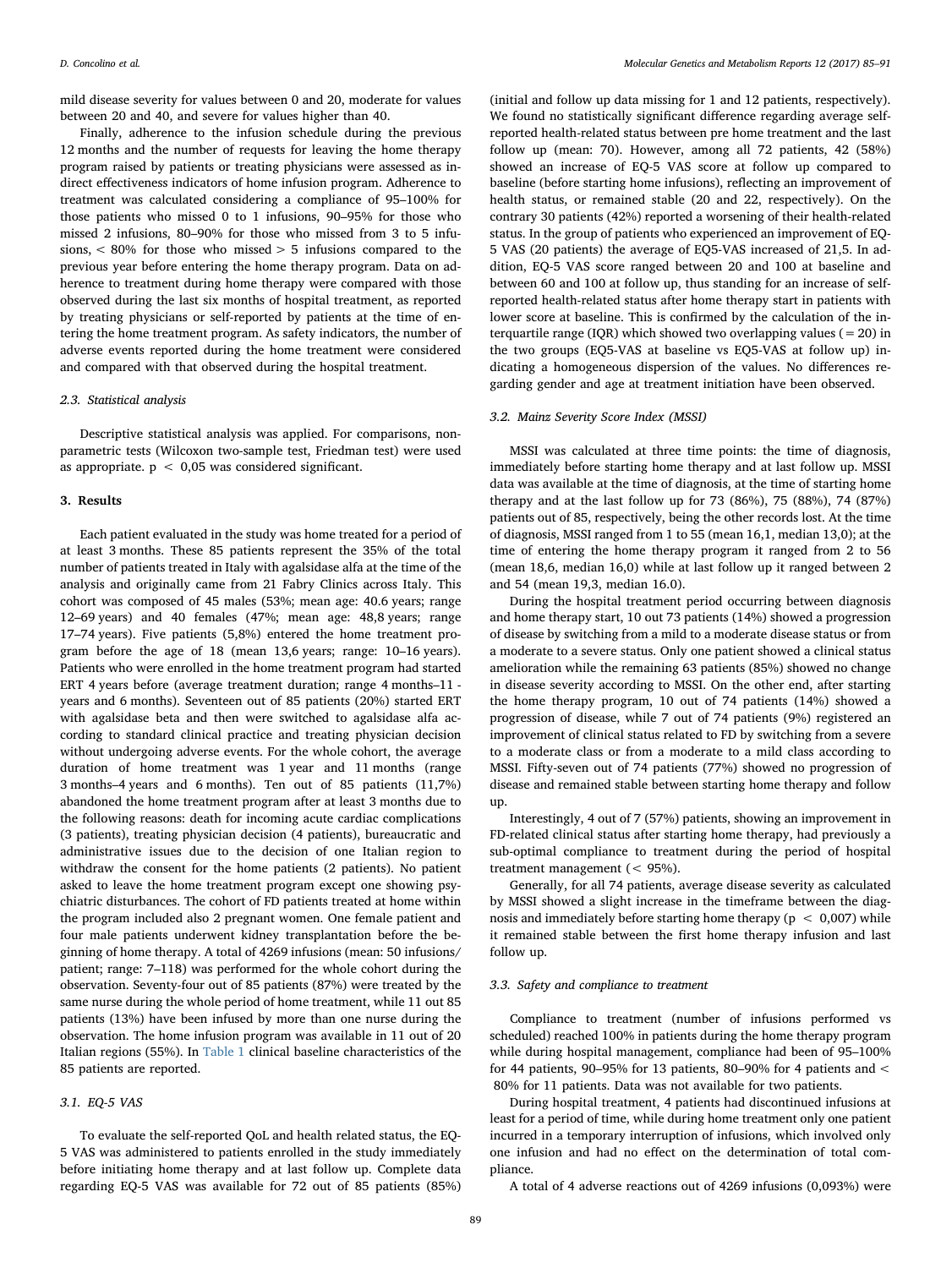reported in 2 patients during home treatment. All reactions were considered related to treatment and not serious, consisting of cutaneous rash which subsided in all patients spontaneously or after administration of antihistaminics. No anaphylactic reactions were observed.

#### 4. Discussion

A patient-centric home infusion program has been implemented in Italy since 2008 for patients with FD treated with agalsidase alfa, in order to avoid frequent travels and hospital admissions to receiving periodical IV infusions of ERT.

Our multicentric, observational, longitudinal data analysis on a large cohort of Italian FD patients and a large number of delivered infusions (4269) in the home therapy setting, showed that ERT administration at home is safe and that the home infusion program can positively influence treatment compliance by reducing the number of therapy interruptions and improve the adherence to in-label dose-regimen and treatment schedule. In the present study, compliance to treatment was measured by the patient-reported percentage of lost infusions as reported by Linthorst et al. [\[23\]](#page-6-3) in a previous experience. As mentioned, during the home therapy program, compliance reached 100% while during hospital treatment > 20% of patients had a compliance lower than 90%, meaning that at least one infusion out of ten was lost. As a direct consequence, we can argue that improved compliance to ERT could result, in the long term, in a positive effect on treatment outcome, as shown by the trend of disease severity as indicated by the MSSI score: while median MSSI score slightly, even if significantly, increased during the timeframe of hospital treatment, it remained stable after the home therapy treatment start, up to the last follow up. This was, to our opinion, directly correlated to the ameliorated compliance to treatment regimen. In fact, patients who experienced an improvement in disease-related status, as assessed by the MSSI score, after entering the home infusion program, had previously a suboptimal adherence while on hospital treatment. However, a longer duration of hospital treatment compared to home infusion (average: 4 years vs 1 years and 11 months) should be taken into account as it may have had a role in slightly determining a disease progression independently from the treatment setting.

The number of adverse events recorded during home treatment, that were not higher than expected, all of mild intensity and managed at home without recourse to hospital, clearly demonstrates that home infusions can be considered at least as safe as infusions administered in a hospital setting. The home infusion program called Fabry@Home involves a professional team consisting of a treating physician and a registered nurse who is dedicated to the infusion of agalsidase alfa. The nurse is in real-time remote contact with the physician, who is immediately notified in case of an adverse event that is timely and properly addressed. In addition, stringent eligibility criteria for patients entering the home infusion program are observed, including no adverse events occurred during the last 4 infusions in a hospital setting, thus providing further safety warranty for patients.

The slight increase in MSSI during the hospital treatment and the clinical severity of the disease did not preclude the possibility of those patients to access the Fabry@Home program, including for kidney transplant patients and pregnant women, ensuring a setting which was more comfortable but still safe despite patient's clinical conditions.

In addition, patients who joined the home infusion program, experienced a subjective amelioration of their self-reported health-related status (QoL). Even if no statistically significant changes occurred in EQ-5 VAS, the minimum value of the score was 60 after home treatment start compared to 20 during hospital treatment. This result may be a direct consequence of the improvement or stabilization of self-reported QoL that 58% of patients experienced following home infusion start, probably due to the lack of hospitalization related to treatment administration.

#### 5. Conclusions

The availability of a home care model, built around patient needs and his daily habits, may allow an improvement of treatment compliance by reducing the number of treatment interruptions and allowing a better adherence to treatment dose and schedule for FD. We conclude that home infusions in eligible patients with FD are safe and contribute to improve treatment compliance and therapeutic clinical outcomes and may have a positive impact on self-perceived QoL.

# Acknowledgments

The authors gratefully acknowledge the important contribution of Caregiving s.r.l. for support in data collection.

# References

- <span id="page-5-0"></span>[1] B.J. Poorthuis, R.A. Wevers, W.J. Kleijer, J.E. Groener, J.G. de Jong, S. van Weely, K.E. Niezen-Koning, O.P. van Diggelen, The frequency of lysosomal storage diseases in The Netherlands, Hum. Genet. 105 (1999) 151–156, [http://dx.doi.org/10.1007/](http://dx.doi.org/10.1007/s004399900075) [s004399900075.](http://dx.doi.org/10.1007/s004399900075)
- [2] P.J. Meikle, J.J. Hopwood, A.E. Clague, W.F. Carrey, Prevalence of lysosomal storage disorders, JAMA 281 (1999) 249–254, [http://dx.doi.org/10.1001/jama.281.3.](http://dx.doi.org/10.1001/jama.281.3.249) [249.](http://dx.doi.org/10.1001/jama.281.3.249)
- <span id="page-5-1"></span>[3] M. Spada, S. Pagliardini, M. Yasuda, T. Tukel, G. Thiagarajan, H. Sakuraba, A. Ponzone, R.J. Desnick, High incidence of later-onset Fabry disease revealed by newborn screening, Am. J. Hum. Genet. 79 (2006) 31–40, [http://dx.doi.org/10.](http://dx.doi.org/10.1086/504601) [1086/504601.](http://dx.doi.org/10.1086/504601)
- <span id="page-5-2"></span>[4] P.B. Deegan, A.F. Baehner, M.A. Barba Romero, D.A. Hughes, C. Kampmann, M. Beck, European FOS Investigators, Natural history of Fabry disease in females in the Fabry outcome survey, J. Med. Genet. 43 (3) (2006) 347–352, [http://dx.doi.](http://dx.doi.org/10.1136/jmg.2005.036327) [org/10.1136/jmg.2005.036327.](http://dx.doi.org/10.1136/jmg.2005.036327)
- [5] S. Gupta, M. Ries, S. Kotsopoulos, R. Schiffmann, The relationship of vascular glycolipid storage to clinical manifestations of Fabry disease: a cross-sectional study of a large cohort of clinically affected heterozygous women, Medicine (Baltimore) 84 (5) (2005) 261–268, [http://dx.doi.org/10.1097/01.md.0000178976.62537.6b.](http://dx.doi.org/10.1097/01.md.0000178976.62537.6b)
- [6] [R.Y. Wang, A. Lelis, J. Mirocha, W.R. Wilcox, Heterozygous Fabry women are not](http://refhub.elsevier.com/S2214-4269(17)30033-2/rf0030) just carriers, but have a signifi[cant burden of disease and impaired quality of life,](http://refhub.elsevier.com/S2214-4269(17)30033-2/rf0030) [Genet. Med. 9 \(1\) \(2007\) 34](http://refhub.elsevier.com/S2214-4269(17)30033-2/rf0030)–45.
- [7] C. Whybra, C. Kampmann, I. Willers, J. Davies, B. Winchester, J. Kriegsmann, K. Brühl, A. Gal, S. Bunge, M. Beck, Anderson-Fabry disease: clinical manifestations of disease in female heterozygotes, J. Inherit. Metab. Dis. 24 (7) (2001) 715–724, [http://dx.doi.org/10.1023/A:1012993305223.](http://dx.doi.org/10.1023/A:1012993305223)
- <span id="page-5-3"></span>[8] R.J. Hopkin, J. Bissler, M. Banikazemi, L. Clarke, C.M. Eng, D.P. Germain, R. Lemay, A. Tylki-Szymanska, W.R. Wilcox, Characterization of Fabry disease in 352 pediatric patients in the Fabry registry, Pediatr. Res. 64 (5) (2008) 550–555, [http://dx.](http://dx.doi.org/10.1203/PDR.0b013e318183f132) [doi.org/10.1203/PDR.0b013e318183f132.](http://dx.doi.org/10.1203/PDR.0b013e318183f132)
- [9] G. Pintos-Morell, M. Beck, Fabry disease in children and the effects of enzyme replacement treatment, Eur. J. Pediatr. 168 (11) (2009) 1355–1363, [http://dx.doi.](http://dx.doi.org/10.1007/s00431-009-0937-9) [org/10.1007/s00431-009-0937-9.](http://dx.doi.org/10.1007/s00431-009-0937-9)
- [10] U. Ramaswami, C. Whybra, R. Parini, G. Pintos-Morell, A. Mehta, G. Sunder-Plassmann, U. Widmer, M. Beck, FOS European Investigators, Clinical manifestations of Fabry disease in children: data from the Fabry outcome survey, Acta Paediatr. 95 (1) (2006) 86–92, [http://dx.doi.org/10.1111/j.1651-2227.2006.](http://dx.doi.org/10.1111/j.1651-2227.2006.tb02186.x) [tb02186.x.](http://dx.doi.org/10.1111/j.1651-2227.2006.tb02186.x)
- [11] M. Ries, U. Ramaswami, R. Parini, B. Lindblad, C. Whybra, I. Willers, A. Gal, M. Beck, The early clinical phenotype of Fabry disease: a study on 35 European children and adolescents, Eur. J. Pediatr. 162 (11) (2003) 767–772, [http://dx.doi.](http://dx.doi.org/10.1007/s00431-003-1299-3) [org/10.1007/s00431-003-1299-3.](http://dx.doi.org/10.1007/s00431-003-1299-3)
- [12] [S. Sestito, F. Ceravolo, D. Concolino, Anderson-Fabry disease in children, Curr.](http://refhub.elsevier.com/S2214-4269(17)30033-2/rf0060) [Pharm. Des. 19 \(33\) \(2013\) 6037](http://refhub.elsevier.com/S2214-4269(17)30033-2/rf0060)–6045.
- <span id="page-5-5"></span>[13] [K.F. Gold, G.M. Pastores, M.F. Botteman, J.M. Yeh, S. Sweeney, W. Aliski,](http://refhub.elsevier.com/S2214-4269(17)30033-2/rf0065) [C.L. Pashos, Quality of life of patients with Fabry disease, Qual. Life Res. 11 \(4\)](http://refhub.elsevier.com/S2214-4269(17)30033-2/rf0065) [\(2002\) 317](http://refhub.elsevier.com/S2214-4269(17)30033-2/rf0065)–327.
- <span id="page-5-4"></span>[14] W.R. Wilcox, J.P. Oliveira, R.J. Hopkin, A. Ortiz, M. Banikazemi, U. Feldt-Rasmussen, K. Sims, S. Waldek, G.M. Pastores, P. Lee, C.M. Eng, L. Marodi, K.E. Stanford, F. Breunig, C. Wanner, D.G. Warnock, R.M. Lemay, D.P. Germain, Females with Fabry disease frequently have major organ involvement: lessons from the Fabry registry, Mol. Genet. Metab. 93 (2008) 112–128, [http://dx.doi.org/10.](http://dx.doi.org/10.1016/j.ymgme.2007.09.013) [1016/j.ymgme.2007.09.013.](http://dx.doi.org/10.1016/j.ymgme.2007.09.013)
- <span id="page-5-6"></span>[15] M. Rigoldi, D. Concolino, A. Morrone, F. Pieruzzi, R. Ravaglia, F. Furlan, F. Santus, P. Strisciuglio, G. Torti, R. Parini, Intrafamilial phenotypic variability in four families with Anderson-Fabry disease, Clin. Genet. 86 (3) (2014) 258–263, [http://dx.](http://dx.doi.org/10.1111/cge.12261) [doi.org/10.1111/cge.12261.](http://dx.doi.org/10.1111/cge.12261)
- <span id="page-5-7"></span>[16] R. Schiffmann, D.G. Warnock, M. Banikazemi, J. Bultas, G.E. Linthorst, S. Packman, S.A. Sorensen, W.R. Wilcox, R.J. Desnick, Fabry disease: progression of nephropathy, and prevalence of cardiac and cerebrovascular events before enzyme replacement therapy, Nephrol. Dial. Transplant. 24 (2009) 2102–2111, [http://dx.doi.](http://dx.doi.org/10.1093/ndt/gfp031) [org/10.1093/ndt/gfp031.](http://dx.doi.org/10.1093/ndt/gfp031)
- [17] A. Mehta, M. Beck, F. Eyskens, C. Feliciani, I.I. Kantola, U. Ramaswami, A. Rolfs,